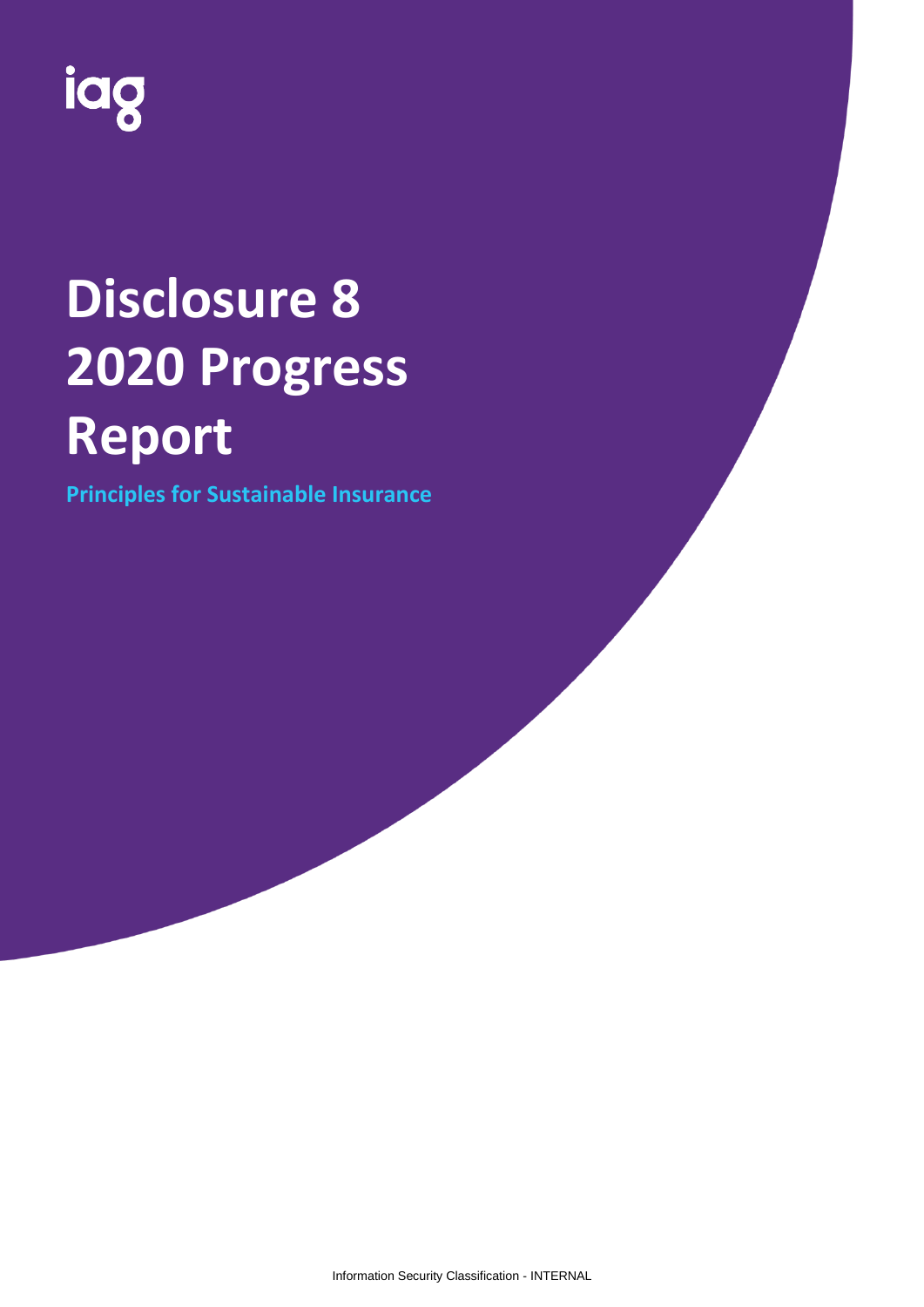

## **Introduction**

The Principles for Sustainable Insurance (PSI) were launched in Rio De Janeiro in 2012 at the UN Conference on Sustainable Development (Rio+20 Conference). Developed by the UN Environment Program Finance Initiative in collaboration with leading insurance and reinsurance companies, the PSI provides a framework for the global insurance industry to address environmental, social and governance (ESG) risks and opportunities. IAG has been a signatory to the PSI since 2012.

This document provides an update to IAG's commitments, progress, and aspirations for implementing the PSI. It should be read in conjunction with IAG's annual reporting suite, which can be found at **[www.iag.com.au](http://www.iag.com.au/)**.

# **Principle 1:** We will embed in our decision-making environmental, social and governance issues relevant to our insurance business

## **Our Commitment:** IAG seeks to embed the management of environmental, social and governance issues across our business.

In 2020, IAG continued to raise awareness and embed the management of ESG issues across our group operations by:

- Ensuring our purpose, to make your world a safer place, continues to drive the decisions we make as a business and addresses material ESG risks and opportunities through our strategy.
- Launching, in March of 2020, our **[Financial Inclusion Action Plan](https://www.iag.com.au/sites/default/files/Documents/Safer%20Communities/IAG-Financial-Inclusion-Plan-accessible-web.pdf)** (FIAP), designed to ensure that IAG can better identify and support people who may experience financial exclusion due to culture, language, gender, disability or other life circumstances.
- Further prioritising our work to address Climate and Disaster Resilience, focusing on enabling communities in Australia and New Zealand to better prepare for, adapt and respond to the impacts of natural hazards and climate change.
- Maintaining our carbon neutral status since 2012 and reducing the environmental impact of our operations.
- Replacing our Social and Environmental Policy with a Board approved **Social and Environmental [Framework](https://www.iag.com.au/sites/default/files/Documents/Safer%20Communities/IAG-Social-and-Environmental-Framework-111020.pdf)**, which details our commitments to managing social and environmental risks and helps our people understand their role in upholding our commitments.
- Launching a Board-approved **[Responsible Investment Policy](https://www.iag.com.au/sites/default/files/Documents/Corporate%20governance/Responsible-Investment-Policy.pdf)**, which outlines our commitments to managing environmental, social and governance risks within our investment portfolio.

## **Evidence**

#### **Our strategic approach to ESG issues:**

IAG's purpose is to make your world a safer place and the company is committed to being a responsible and ethical business that meets community and customer expectations.

In the face of multiple challenges throughout 2020, IAG continued to deliver on its purpose through its Safer Communities Business Plan, prioritising three key areas where it can make a meaningful difference to society and create commercial value:

- **Climate and Disaster Resilience**  enabling communities in Australia and New Zealand to better prepare for, adapt and respond to the impacts of natural hazards and climate change.
- **Responsible and Ethical Business** delivering commercial benefit and an uplift in trust by being a responsible and ethical business that meets the expectations of its customers and communities.
- **Community Connection**  building safer and more resilient communities by connecting IAG's people to its purpose through its community partners.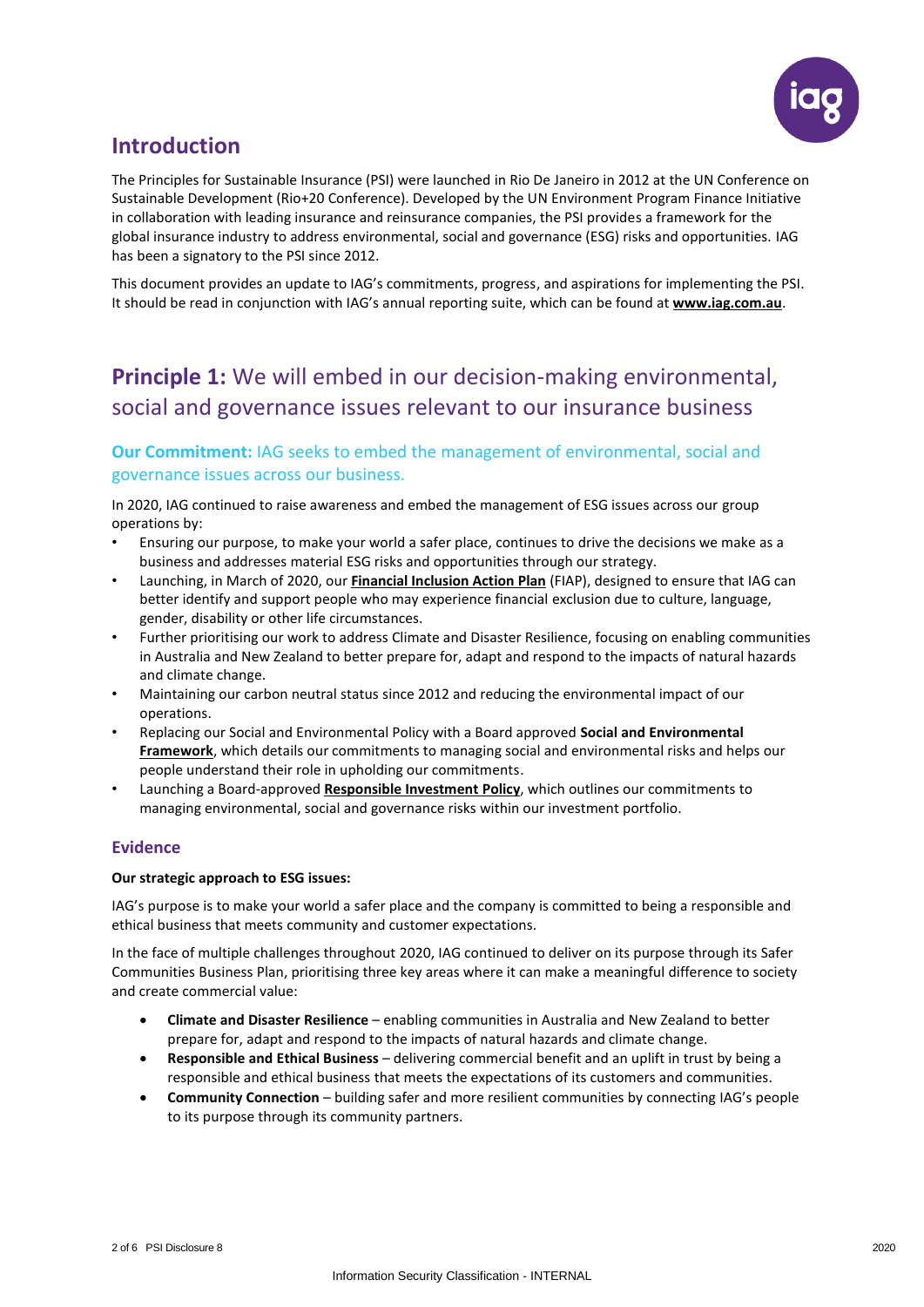

#### **Our people, processes, and facilities:**

In March 2020, we launched our Financial Inclusion Action Plan (FIAP), designed to make insurance in Australia more accessible. Access and affordability of insurance remains our key material issue and we expect this to continue during challenging economic times. The FIAP focuses on how IAG can better identify and support people who may experience financial exclusion due to culture, language, gender, disability, or other life circumstances. It is also focused on ensuring IAG's customers are treated equitably and fairly through our Customer Equity Framework.

Throughout 2020 IAG also developed its approach to, and governance of, responsible sourcing, including the introduction of a new Group Procurement Policy. IAG also launched its **[Supplier Code of Conduct](https://www.iag.com.au/sites/default/files/Documents/Suppliers/IAG-Supplier-Code-of-Conduct.pdf)** and began assessing suppliers against its requirements. The Code includes IAG's minimum expectations of suppliers in relation to ESG issues and lays out IAG's own commitments in this area.

In setting our strategy we recognise climate change as a key trend that directly influences the stability and growth of our businesses. Our **[FY20 Climate Action Plan Scorecard](https://www.iag.com.au/sites/default/files/Documents/Climate%20action/FY20-Climate-Action-Plan-Scorecard.pdf)** details the framework, commitment, and progress made in mitigating and addressing the impacts of climate change. IAG's **[FY20 climate-related](https://www.iag.com.au/sites/default/files/Documents/Safer%20Communities/FY20-Climate-related-disclosure.pdf)  [disclosure](https://www.iag.com.au/sites/default/files/Documents/Safer%20Communities/FY20-Climate-related-disclosure.pdf)**, aligned with the recommendations of the Taskforce for Climate-related Financial Disclosures (TCFD), provides further details on how IAG is managing climate risks and opportunities.

#### **Underwriting and insurance projects:**

IAG is committed to ceasing underwriting entities predominantly in the business of extracting fossil fuels and power generation using fossil fuels by 2023. In alignment with IAG's purpose to make your world a safer place, IAG will continue to underwrite workers compensation irrespective of the climate intensity of the industry they work in as everyone needs to be protected at work. Further to these commitments, IAG is assessing and considering other ESG aspects of its underwriting processes to drive behaviour change across its value chain.

More information, and details on progress, can be found in our **FY20 [climate-related disclosure](https://www.iag.com.au/sites/default/files/Documents/Safer%20Communities/FY20-Climate-related-disclosure.pdf)**.

#### **Investments and asset management:**

"Invest responsibly" is a focus area in IAG's Climate Action Plan. It commits IAG to:

- Shift investments to companies that have a lower exposure to climate related risks or a have a strategy to manage these risks.
- Actively support action on climate change and a net zero future.
- Measure carbon intensity and include climate related risks in the ESG risk management of investments.

To further support these objectives, in September 2020 IAG made a new commitment to reach net zero portfolio emissions by 2050 and added intermediate targets to reduce the normalised carbon footprint and carbon intensity for its Australian and Global listed equity mandates.

In Nov 2020 IAG also launched a Board-approved **[Responsible Investment Policy](https://www.iag.com.au/about-us/corporate-governance/codes-and-policies#responsible)**, which outlines IAG's commitments. This Policy is important because we believe in being a responsible and ethical business and we believe that successful investing requires consideration of sustainable business practices, as well as traditional financial risk and return assessments. This Policy supports IAG's purpose and strategy by managing IAG's impact and performance on responsible investment issues.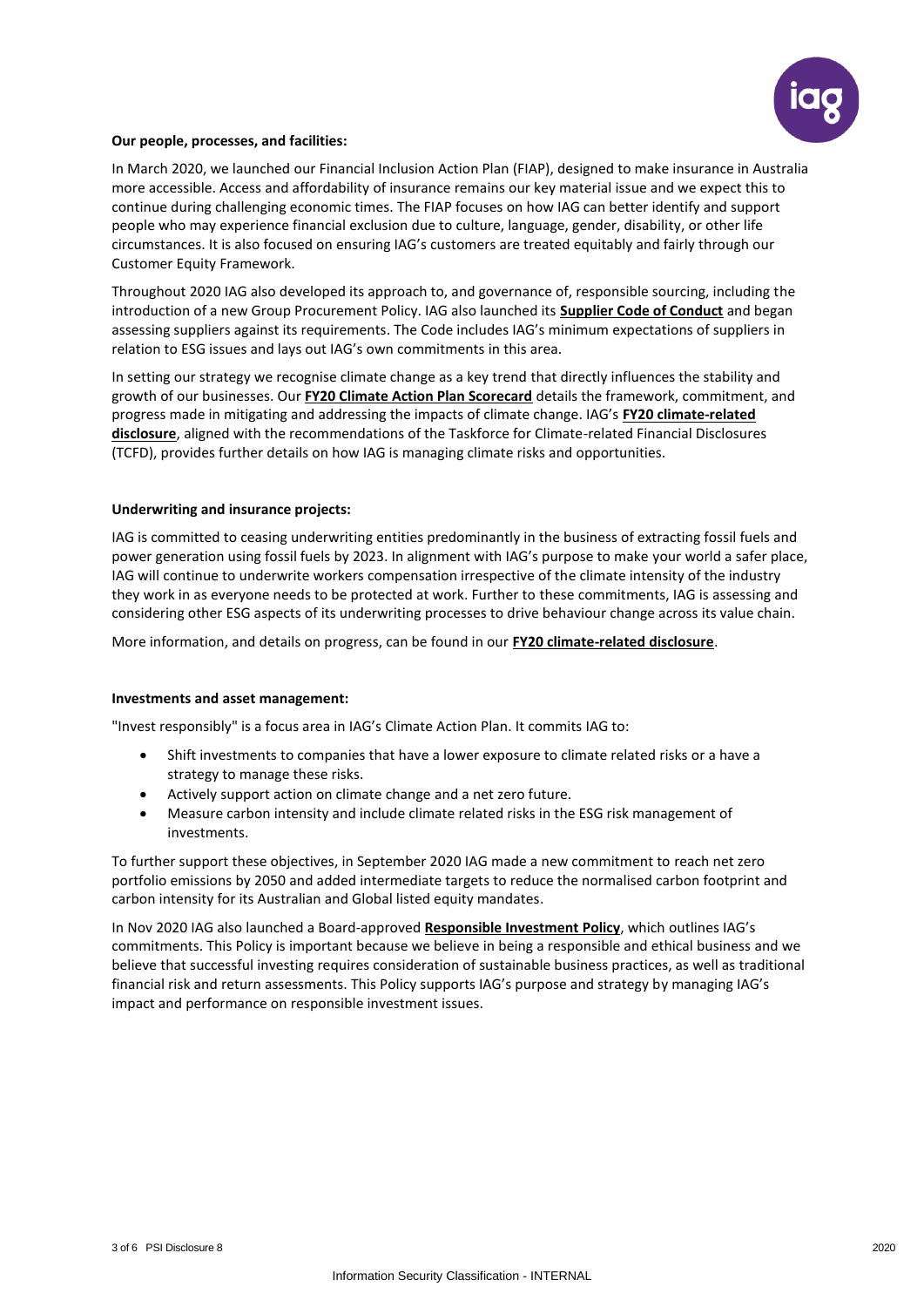

# **Principle 2:** We will work together with our clients and business partners to raise awareness of environmental, social and governance issues, manage risk and develop solutions.

**Our Commitment:** IAG is committed to ongoing dialogue with all our value chain stakeholders on environmental, social and governance issues to drive action and develop solutions.

*Our work with clients:* In 2020 our product and service offerings and partnerships with organisations such as the Australian Red Cross and New South Wales (NSW) State Emergency Service (SES) continued to support people and communities to be more resilient.

*Our work with business partners:* In 2020, we continued and expanded our programs with business partners in our supply chain, and through our brands.

## **Evidence**

#### **Climate and Disaster Resilience**

In 2020, our partnership with the NSW SES helped to support communities be safer and more resilient to natural peril events. The NRMA Insurance Get Ready grant applications support local volunteers and SES units to enable their communities to better mitigate their risk. In 2020 these grants supported 15 projects focused on supporting local New South Wales communities with practical preparedness solutions which will lead to better prepared properties for storms; raised awareness of the dangers of flood waters; and built SES connections with the deaf and hard of hearing communities.

Through our 10-year partnership with Australian Red Cross, we have been working together to improve individual and community resilience through enabling community led and owned solutions. The Get Prepared smartphone app, developed in partnership between IAG and Australian Red Cross, helps users establish a network of contacts, consider the risks relevant to where they live and create a list of actions to undertake.

Over the summer bushfires in 2019 and 2020, GIVIT helped impacted communities to get back on their feet by calling for donations for specific items needed to help them recover. In 2020, IAG also supported GIVIT's growth beyond Queensland into New South Wales and Victoria, helping even more communities get back on their feet with much needed supplies.

#### **IAG Community connection**

We are committed to building safer and more connected communities that have the capacity to grow and thrive by partnering, accelerating the role of business in resilience, and taking a community-led approach. Connected and more resilient communities are better prepared and bounce back faster from disasters. This in turn can lower our claims frequency and costs.

In 2020 we continued to deliver on our Indigenous Engagement Strategy and Elevate Reconciliation Action Plan to enable First Nations businesses through mentoring and to reduce the incarceration and re-offending rates for Indigenous Australians. Through IAG's relationship with Just Reinvest NSW, in FY20 we supported a number of community consultations to inform a place-based approach for Just Reinvest in Mount Druitt, Western Sydney NSW which focuses on unpacking the data around incarceration and crime in the area.

We continued to roll out our Customer Equity Framework this year with the establishment of our **[Family and](https://www.iag.com.au/sites/default/files/Documents/IAG-Customer-FDV-Policy.pdf)  [Domestic Violence Policy](https://www.iag.com.au/sites/default/files/Documents/IAG-Customer-FDV-Policy.pdf)** to ensure our people are equipped to deal with customers in Australia who are experiencing family and domestic violence. The policy is a key requirement of the General Insurance Code of Practice. It will be applied to our New Zealand business next financial year.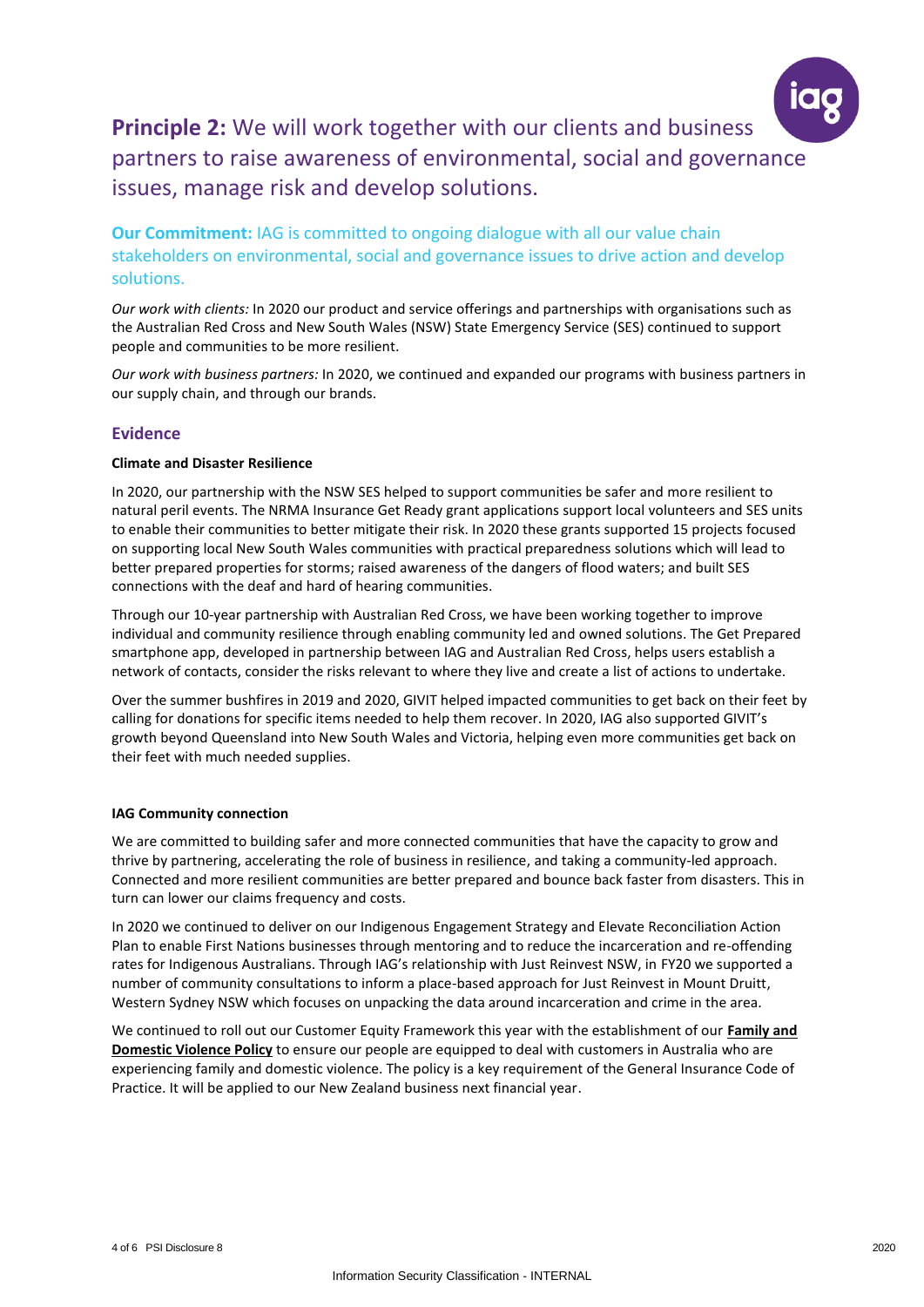

**Principle 3:** We will work together with governments, regulators a other key stakeholders to promote widespread action across society on environmental, social and governance issues.

**Our Commitment:** IAG is committed to working with governments, regulators and other key stakeholders to promote widespread action across society on environmental, social and governance issues.

In 2020, we continued our work with government, community, industry, and research partners on the international stage and in our local markets to promote better understanding and action on ESG issues. This includes:

- Continued leadership through our involvement with international organisations and collaborations such as the United Nations Environment Programme Finance Initiative; national initiatives such as the Australian Business Roundtable for Disaster Resilience & Safer Communities, Australian Sustainable Finance Initiative and New Zealand Sustainable Finance Forum; and participation and engagement with a range of organisations and industry groups.
- Promoted and shared our knowledge on climate risk through research collaborations and promoted the concept of shared value as a successful and strategic business model.

## **Evidence**

#### **Research and advocacy**

Addressing climate change and disaster risk reduction cannot be tackled in isolation; collaboration is key to making progress and throughout 2020 IAG continued to show leadership and advocate for change.

This year, as part of the New Zealand Climate Leaders Coalition, we signed up to an ambitious pledge reflecting the latest science that illustrates the need to limit global warming to 1.5 degrees. The new pledge also aligns to the New Zealand Government's ambitions outlined in the Zero Carbon Act. Signing this pledge declares our ambitions around reducing emissions and our commitment to working with our people, suppliers, customers, and the wider community along the way.

This year we have continued our long-term collaboration with other businesses and the Australian Red Cross in the Australian Business Roundtable for Disaster Resilience & Safer Communities (ABR). Together, ABR members lead and influence public policy and deliver programs that improve disaster resilience and climate change preparedness. Work over the past 12 months included identifying options to leverage its collective knowledge and programs with strengths in financial and insurance services, telecommunications, critical infrastructure, and humanitarian support to influence resilience-based decision making.

IAG continued its involvement with the Australian Sustainable Finance Initiative (ASFI) by contributing to the development of a Roadmap, released in November 2020.

- The Roadmap makes 37 commitments aimed at aligning Australia's financial system to 'support a thriving Australian society, a healthy environment and a strong and prosperous economy'.
- The recommendations encompass social and environmental issues, including support for a transition to net-zero emissions by 2050.

IAG has also continued to work closely with the New Zealand Sustainable Finance Forum supporting the development of their Roadmap for Action, which was also released in November 2020.

In September 2020, IAG released the second edition of its landmark report, *Severe Weather in a Changing Climate*, co-authored with the US National Center for Atmospheric Research (NCAR). IAG worked with the Climate Measurements Standards Initiative (CMSI) to coordinate scientific feedback into the original report released in November 2019.